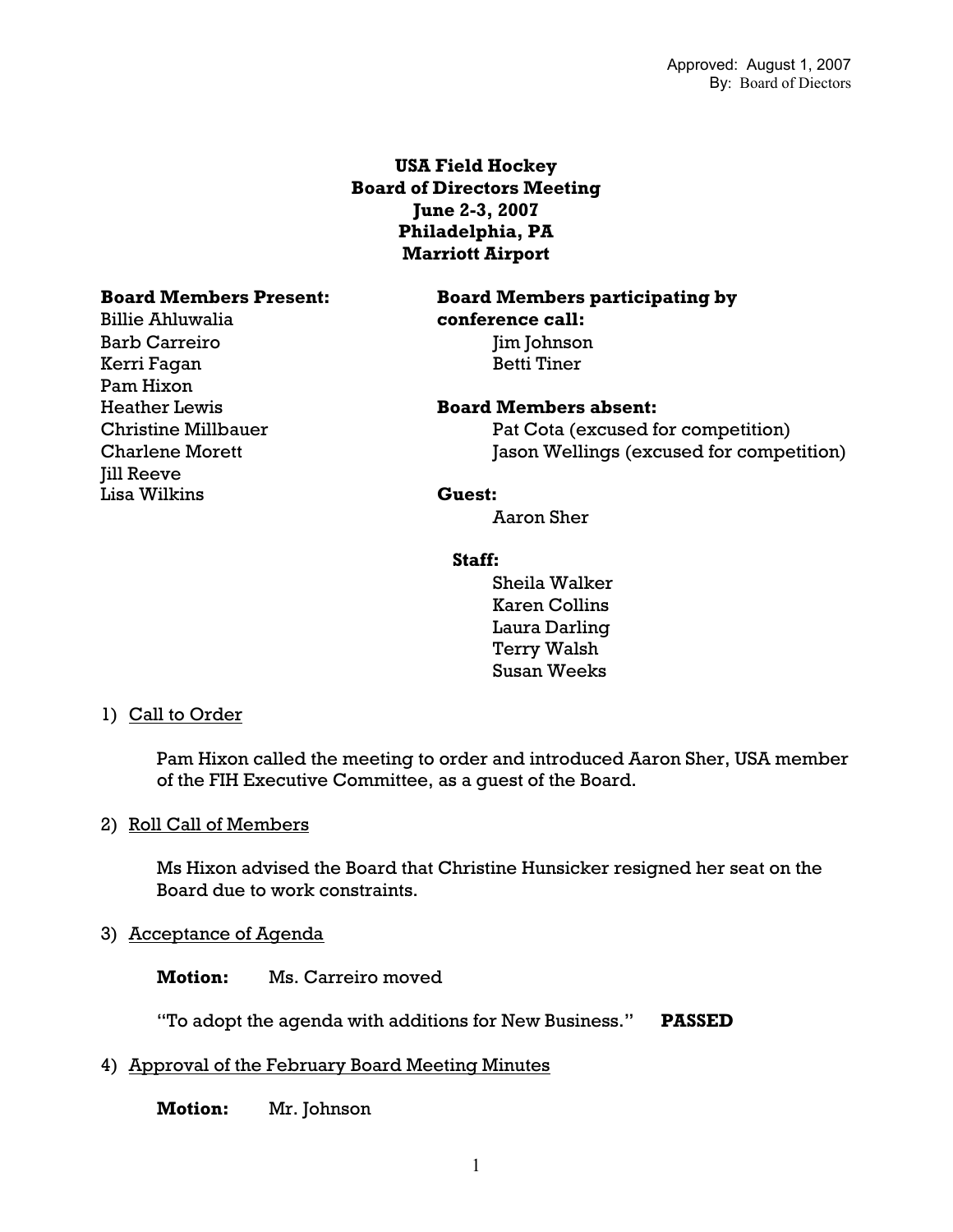"To defer the vote to approve the minutes until email of attachments are emailed to the Board" **PASSED** 

### 5) Committee Reports

- i) Finance / Audit Report
	- (a) 2006 Audit

**Motion:** Mr. Ahluwalia moved

"To accept the Report of the Independent Auditor" **PASSED**

(b)2007 Budget

**Motion:** Mr. Ahluwalia moved

"To approve the 2007 budget as presented" **PASSED** 

- ii) Member Services Report
- 6) **Executive Director's Report** (See Attachment 1)
- 7) Technical Director's Report (See Attachment 2)
- 8) Strategic Planning: Working as Committees, the Board developed 5-year goals by subject area. (See Attachment 3)
- 9) Amplify / MWW Group Presentation: Representatives from Amplify Sports and Entertainment and MWW Group made a presentation to the Board regarding their proposal to develop a national branded awareness campaign that address leveraging media interest in the Women's National Team by drawing attention to Sun Safe Play.

**Straw Vote:** Ms. Hixon asked

"To go ahead in principle with the Amplify proposal. Staff will come back to the Board with more detailed time line and funding proposal. The Board will have a conference call to approve" **APPROVED** 

10) Executive Session: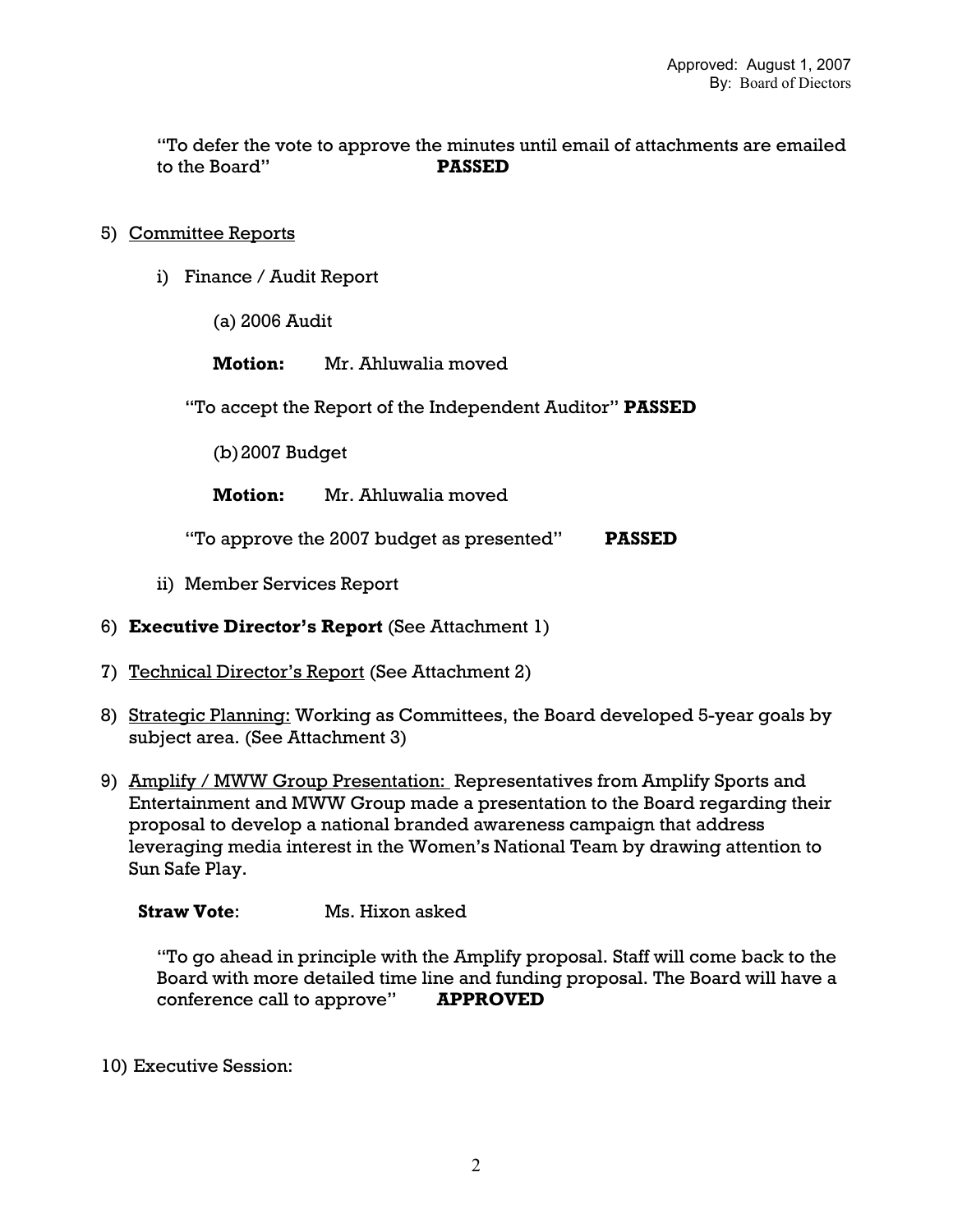The Board convened in Executive Session to discuss the candidates for the Board of Director, Ethics Committee and Judicial Committee.

The Meeting recessed for the evening at 5:00pm.

11) **Motion**: Ms. Millbauer moved

"To move forward with a search for a firm to conduct a feasibility study for development" **PASSED** 

12) **Motion**: Mr. Johnson moved

"To waive the 50 signature requirement for the current election" **PASSED** 

13) A working group was appointed to review the Bylaws for inconsistencies and general "clean up" of the Bylaws. The working group consists of:

Jim Johnson

- 14) Old Business:
	- a) Athlete elections need to be completed as soon as possible. Jill Reeve will follow up.
	- b) Date for 100% participation by the BOD in the Annual Fund for 2007 by the end of June

#### 15) New Business

a) **Motion:** Ms. Carreiro moved

"To recommend Honorary Membership for Sharon Taylor" **PASSED**

b) Invitation to FIH Representative

**Motion**: Mr. Johnson moved

"To invite Aaron Sher to all meeting of the BOD as long as he is on the FIH Executive Committee" **PASSED** 

c) Pan Am Nominations:

**Motion:** Mr. Johnson moved